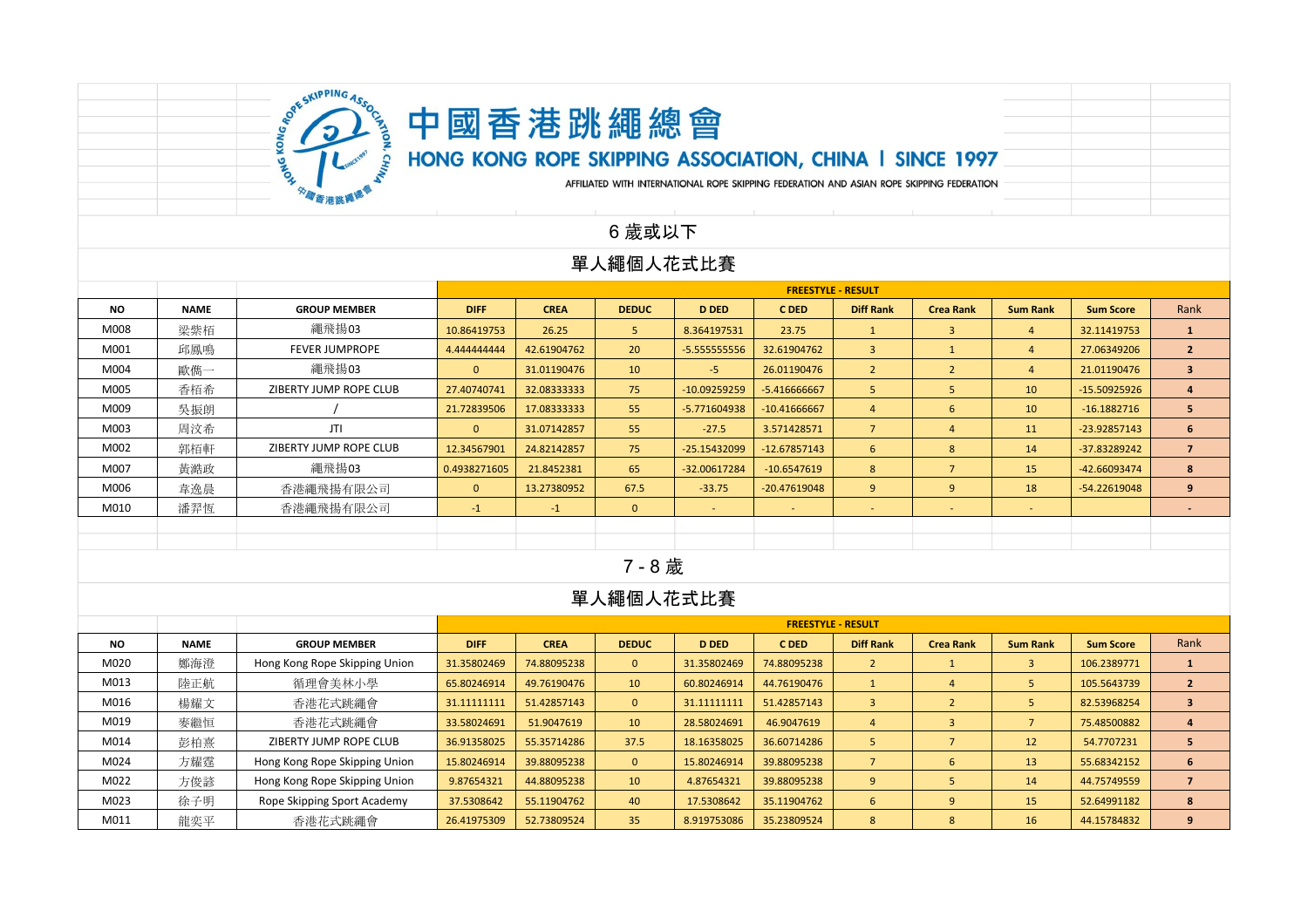| M018      | 冼昊橪         | 香港花式跳繩會                                | 9.62962963   | 36.96428571 | 20 <sup>°</sup> | -0.3703703704 | 26.96428571 | 11                        | 10               | 21              | 26.59391534      | 10              |
|-----------|-------------|----------------------------------------|--------------|-------------|-----------------|---------------|-------------|---------------------------|------------------|-----------------|------------------|-----------------|
| M012      | 黃思行         | 香港花式跳繩會                                | 9.382716049  | 33.69047619 | 17.5            | 0.6327160494  | 24.94047619 | 10                        | 11               | 21              | 25.57319224      | 11              |
| M021      | 江叡          | 繩飛揚02                                  | 20.49382716  | 37.02380952 | 57.5            | $-8.25617284$ | 8.273809524 | 12                        | 12               | 24              | 0.0176366843     | 12              |
| M015      | 何嗣軒         | 循理會美林小學                                | $-1$         | $-1$        | $\mathbf{0}$    |               |             |                           |                  |                 |                  |                 |
| M017      | 梁祖心         | 繩飛揚02                                  | $-1$         | $-1$        | $\mathbf{0}$    |               |             |                           |                  |                 |                  |                 |
|           |             |                                        |              |             |                 |               |             |                           |                  |                 |                  |                 |
|           |             |                                        |              |             |                 |               |             |                           |                  |                 |                  |                 |
|           |             |                                        |              |             | 9 - 10 歲        |               |             |                           |                  |                 |                  |                 |
|           |             |                                        |              |             | 單人繩個人花式比賽       |               |             |                           |                  |                 |                  |                 |
|           |             |                                        |              |             |                 |               |             | <b>FREESTYLE - RESULT</b> |                  |                 |                  |                 |
| <b>NO</b> | <b>NAME</b> | <b>GROUP MEMBER</b>                    | <b>DIFF</b>  | <b>CREA</b> | <b>DEDUC</b>    | <b>D DED</b>  | <b>CDED</b> | <b>Diff Rank</b>          | <b>Crea Rank</b> | <b>Sum Rank</b> | <b>Sum Score</b> | Rank            |
| M039      | 曾憲游         | Hong Kong Rope Skipping Academy        | 67.59259259  | 102.5595238 | $\mathbf{0}$    | 67.59259259   | 102.5595238 | $\overline{4}$            | $\mathbf{1}$     | 5               | 170.1521164      | $\mathbf{1}$    |
| M035      | 李思堯         | Hong Kong Rope Skipping Academy        | 75.52469136  | 103.1547619 | 10              | 70.52469136   | 98.1547619  | $\overline{3}$            | $\overline{3}$   | 6               | 168.6794533      | $2^{\circ}$     |
| M056      | 張梓軒         | 香港花式跳繩會                                | 76.111111111 | 84.04761905 | $\mathbf{0}$    | 76.11111111   | 84.04761905 | $\mathbf{1}$              | $\overline{7}$   | 8               | 160.1587302      | $\overline{3}$  |
| M063      | 郭卓泓         | <b>FEVER JUMPROPE</b>                  | 60.24691358  | 98.45238095 | $\mathbf{0}$    | 60.24691358   | 98.45238095 | $7\overline{ }$           | $2^{\circ}$      | 9               | 158.6992945      | $\overline{4}$  |
| M026      | 方紹恒         | 香港花式跳繩會                                | 89.19753086  | 88.27380952 | 27.5            | 75.44753086   | 74.52380952 | $\overline{2}$            | 9                | 11              | 149.9713404      | 5               |
| M033      | 黃瑞鋒         | 香港花式跳繩學社                               | 65.49382716  | 74.64285714 | $\mathbf{0}$    | 65.49382716   | 74.64285714 | 6                         | 8                | 14              | 140.1366843      | 6               |
| M027      | 李家僖         | TONG SIR Rope Skipping Academy Limited | 60.18518519  | 99.70238095 | 20              | 50.18518519   | 89.70238095 | 11                        | $\overline{4}$   | 15              | 139.8875661      | $7\overline{ }$ |
| M068      | 梁紫迪         | 香港繩飛揚有限公司                              | 59.25925926  | 99.64285714 | 25              | 46.75925926   | 87.14285714 | 12                        | $5\phantom{.0}$  | 17              | 133.9021164      | 8               |
| M043      | 林孟錡         | Hong Kong Rope Skipping Academy        | 71.2962963   | 68.92857143 | 10              | 66.2962963    | 63.92857143 | 5                         | 13               | 18              | 130.2248677      | 9               |
| M052      | 蘇正言         | Hong Kong Rope Skipping Union          | 88.54938272  | 100.2380952 | 62.5            | 57.29938272   | 68.98809524 | 8                         | 12               | 20              | 126.287478       | 10              |
| M048      | 余康睿         | Jumper                                 | 32.4691358   | 85          | $\mathbf{0}$    | 32.4691358    | 85          | 19                        | $6\overline{6}$  | 25              | 117.4691358      | 11              |
| M034      | 張竣程         | 香港花式跳繩會                                | 53.7037037   | 81.25       | 20              | 43.7037037    | 71.25       | 16                        | 10               | 26              | 114.9537037      | 12              |
| M064      | 江俊禮         | 道教青松小學(湖景邨)                            | 58.27160494  | 63.98809524 | 10              | 53.27160494   | 58.98809524 | 9                         | 19               | 28              | 112.2597002      | 13              |
| M049      | 邱鳳祥         | <b>FEVER JUMPROPE</b>                  | 61.35802469  | 69.82142857 | 20              | 51.35802469   | 59.82142857 | 10                        | 18               | 28              | 111.1794533      | 14              |
| M036      | 區健陽         | 香港花式跳繩會                                | 65.0617284   | 83.80952381 | 42.5            | 43.8117284    | 62.55952381 | 15                        | 15               | 30              | 106.3712522      | 15              |
| M066      | 雷傲斐         | Jumper                                 | 36.2962963   | 74.58333333 | 10              | 31.2962963    | 69.58333333 | 20                        | 11               | 31              | 100.8796296      | 16              |
| M040      | 陳靖汧         | Hong Kong Rope Skipping Academy        | 55.24691358  | 68.33333333 | 20              | 45.24691358   | 58.33333333 | 14                        | 20               | 34              | 103.5802469      | 17              |
| M032      | 蒙溢翹         | TONG SIR Rope Skipping Academy Limited | 49.13580247  | 75.05952381 | 30 <sup>°</sup> | 34.13580247   | 60.05952381 | 18                        | 17               | 35              | 94.19532628      | 18              |
| M055      | 王子灝         | 香港繩飛揚有限公司                              | 59.01234568  | 63.0952381  | 25              | 46.51234568   | 50.5952381  | 13                        | 23               | 36              | 97.10758377      | 19              |
| M053      | 陳豪謙         | Jumper                                 | 31.2345679   | 67.97619048 | 10              | 26.2345679    | 62.97619048 | 23                        | 14               | 37              | 89.21075838      | 20              |
| M062      | 楊卓賢         | 香港花式跳繩會                                | 44.9382716   | 62.73809524 | 30 <sup>°</sup> | 29.9382716    | 47.73809524 | 22                        | 24               | 46              | 77.67636684      | 21              |
| M029      | 趙旻睿         | Hong Kong Rope Skipping Academy        | 26.41975309  | 77.08333333 | 30 <sup>°</sup> | 11.41975309   | 62.08333333 | 31                        | 16               | 47              | 73.50308642      | 22              |
| M061      | 談琛          | 香港花式跳繩會                                | 77.09876543  | 65.23809524 | 80              | 37.09876543   | 25.23809524 | 17                        | 32               | 49              | 62.33686067      | 23              |
| M028      | 羅子竣         | Jumper                                 | 29.38271605  | 72.20238095 | 30 <sup>°</sup> | 14.38271605   | 57.20238095 | 29                        | 21               | 50              | 71.585097        | 24              |
| M050      | 翟綽然         | Hong Kong Rope Skipping Union          | 14.81481481  | 51.07142857 | $\mathbf{0}$    | 14.81481481   | 51.07142857 | 28                        | 22               | 50              | 65.88624339      | 25              |
| M046      | 朱柏維         | 香港花式跳繩會                                | 40.86419753  | 60          | 37.5            | 22.11419753   | 41.25       | 25                        | 26               | 51              | 63.36419753      | 26              |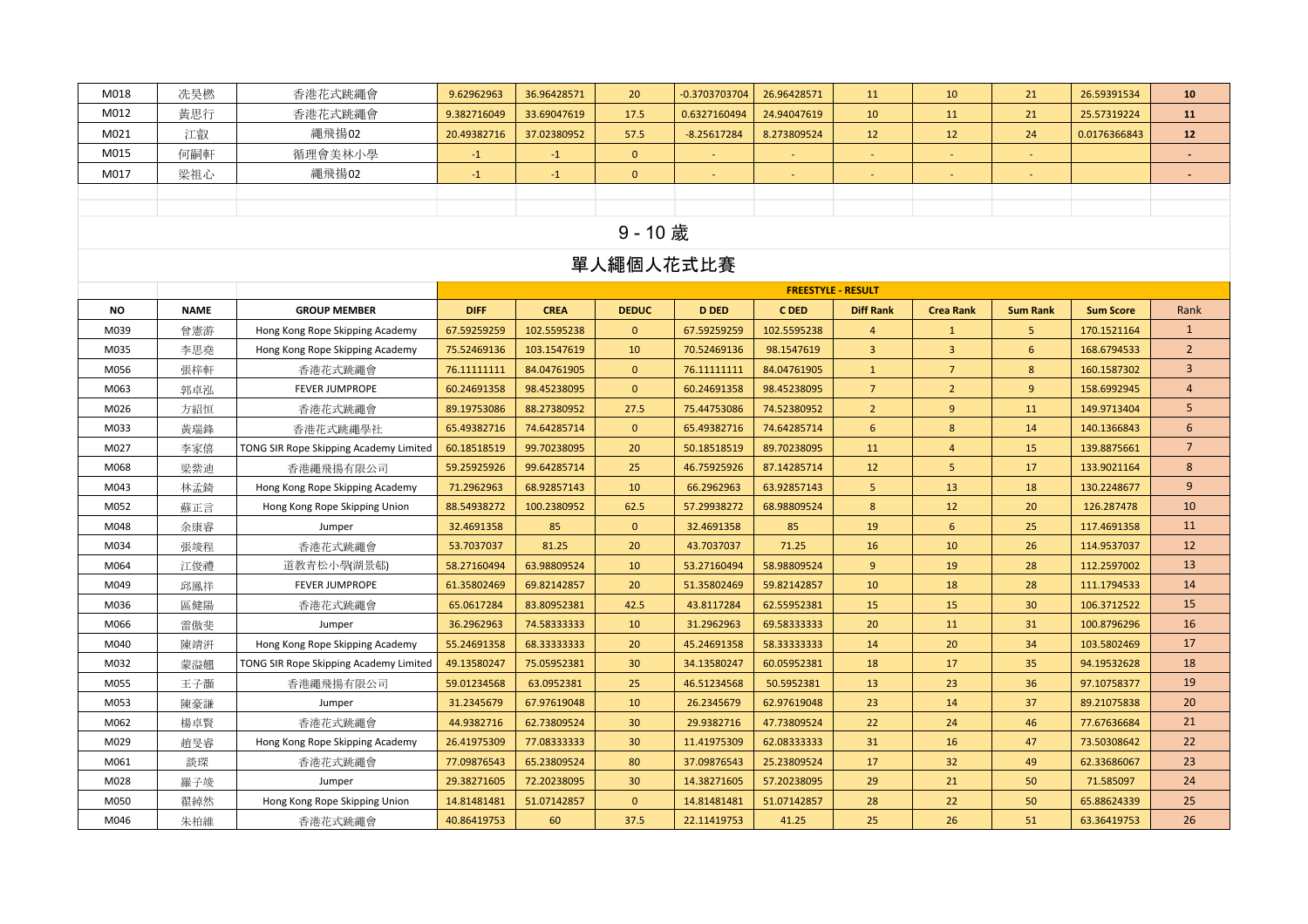| M051 | 蘇鑑培 | 香港花式跳繩會                                | 34.81481481 | 63.86904762 | 37.5            | 16.06481481    | 45.11904762  | 26                       | 25                       | 51                       | 61.18386243    | 27                       |
|------|-----|----------------------------------------|-------------|-------------|-----------------|----------------|--------------|--------------------------|--------------------------|--------------------------|----------------|--------------------------|
| M059 | 李天楠 | 香港花式跳繩會                                | 48.7037037  | 59.70238095 | 50              | 23.7037037     | 34.70238095  | 24                       | 28                       | 52                       | 58.40608466    | 28                       |
| M038 | 甄向榮 | 循理會美林小學                                | 20.49382716 | 38.1547619  | 10              | 15.49382716    | 33.1547619   | 27                       | 29                       | 56                       | 48.64858907    | 29                       |
| M030 | 劉慕澈 | ZIBERTY JUMP ROPE CLUB                 | 60.24691358 | 41.07142857 | 60              | 30.24691358    | 11.07142857  | 21                       | 36                       | 57                       | 41.31834215    | 30 <sup>°</sup>          |
| M031 | 馬天寶 | Hong Kong Rope Skipping Union          | 14.07407407 | 40          | 10              | 9.074074074    | 35           | 32                       | 27                       | 59                       | 44.07407407    | 31                       |
| M065 | 陳鈞博 | Hong Kong Rope Skipping Union          | 34.81481481 | 56.66666667 | 57.5            | 6.064814815    | 27.91666667  | 33 <sup>2</sup>          | 31                       | 64                       | 33.98148148    | 32 <sup>°</sup>          |
| M047 | 李天朗 | 香港花式跳繩會                                | 32.59259259 | 60.29761905 | 60              | 2.592592593    | 30.29761905  | 34                       | 30 <sup>°</sup>          | 64                       | 32.89021164    | 33 <sup>°</sup>          |
| M025 | 林宇臣 | 循理會美林小學                                | 36.66666667 | 37.38095238 | 45              | 14.16666667    | 14.88095238  | 30 <sup>°</sup>          | 34                       | 64                       | 29.04761905    | 34                       |
| M057 | 鄭景聰 | 香港花式跳繩會                                | 38.02469136 | 51.48809524 | 75              | 0.524691358    | 13.98809524  | 35                       | 35                       | 70                       | 14.5127866     | 35                       |
| M060 | 蔡綽譽 | 香港花式跳繩會                                | 29.01234568 | 33.75       | 57.5            | 0.262345679    | 5.           | 36                       | 37                       | 73                       | 5.262345679    | 36                       |
| M058 | 陳海博 | 繩飛揚03                                  | 9.382716049 | 31.07142857 | 30 <sup>°</sup> | $-5.617283951$ | 16.07142857  | 41                       | 33 <sup>°</sup>          | 74                       | 10.45414462    | 37                       |
| M041 | 譚梓軒 | 繩飛揚03                                  | 21.2345679  | 34.94047619 | 112.5           | $-35.0154321$  | -21.30952381 | 42                       | 42                       | 84                       | $-56.32495591$ | 39                       |
| M044 | 劉尊榮 | TONG SIR Rope Skipping Academy Limited | $-1$        | $-1$        | $\mathbf{0}$    | $-1$           | $-1$         | $\sim$                   | $\sim$                   | $\sim$                   |                | ٠                        |
| M045 | 黃子穎 | Hong Kong Rope Skipping Academy        | $-1$        | $-1$        | $\mathbf{0}$    | $-1$           | $-1$         | $\sim$                   | $\overline{\phantom{a}}$ | $\overline{\phantom{a}}$ |                | $\overline{\phantom{a}}$ |
| M054 | 梁証匡 | 香港花式跳繩會                                | $-1$        | $-1$        | $\mathbf{0}$    | $-1$           | $-1$         | $\sim$                   | $\sim$                   | $\sim$                   |                | $\overline{a}$           |
| M067 | 解震梵 | 香港花式跳繩會                                | $-1$        | $-1$        | $\mathbf{0}$    | $-1$           | $-1$         | $\overline{\phantom{a}}$ | $\overline{\phantom{a}}$ |                          |                | $\overline{\phantom{a}}$ |
|      |     |                                        |             |             |                 |                |              |                          |                          |                          |                |                          |

# 11 - 12 歲

|      |             |                                 |             |             |                 |              | <b>FREESTYLE - RESULT</b> |                  |                  |                 |                  |                 |
|------|-------------|---------------------------------|-------------|-------------|-----------------|--------------|---------------------------|------------------|------------------|-----------------|------------------|-----------------|
| NO.  | <b>NAME</b> | <b>GROUP MEMBER</b>             | <b>DIFF</b> | <b>CREA</b> | <b>DEDUC</b>    | <b>D DED</b> | C DED                     | <b>Diff Rank</b> | <b>Crea Rank</b> | <b>Sum Rank</b> | <b>Sum Score</b> | Rank            |
| M076 | 盧可鳴         | Hong Kong Rope Skipping Academy | 116.9135802 | 157.9761905 | $\mathbf{0}$    | 116.9135802  | 157.9761905               | $\mathbf{1}$     |                  | $\overline{2}$  | 274.8897707      | $\mathbf{1}$    |
| M097 | 黃凱諾         | 香港花式跳繩會                         | 95.74074074 | 114.9404762 | $\mathbf{0}$    | 95.74074074  | 114.9404762               | $\overline{4}$   | $\overline{2}$   | 6               | 210.6812169      | $\overline{2}$  |
| M093 | 謝銘軒         | 香港花式跳繩會                         | 110.8641975 | 104.1666667 | $\mathbf{0}$    | 110.8641975  | 104.1666667               | $\overline{3}$   | $\overline{a}$   | $\overline{7}$  | 215.0308642      | $\overline{3}$  |
| M101 | 柯卓興         | Hong Kong Rope Skipping Union   | 132.9938272 | 114.7619048 | 37.5            | 114.2438272  | 96.01190476               | $\overline{2}$   | 9                | 11              | 210.2557319      | $\overline{4}$  |
| M085 | 彭翱揚         | 香港花式跳繩會                         | 78.51851852 | 109.8809524 | $\mathbf{0}$    | 78.51851852  | 109.8809524               | 8                | $\overline{3}$   | 11              | 188.3994709      | 5               |
| M084 | 葉珀銘         | 香港花式跳繩會                         | 85.24691358 | 109.1071429 | 10              | 80.24691358  | 104.1071429               | 6                | 5                | 11              | 184.3540564      | 6               |
| M080 | 林信恩         | Hong Kong Rope Skipping Academy | 88.54938272 | 106.1904762 | 20              | 78.54938272  | 96.19047619               | $\overline{7}$   | 8                | 15              | 174.7398589      | $7\overline{ }$ |
| M106 | 張煒翹         | Hong Kong Rope Skipping Union   | 92.28395062 | 107.1428571 | 30 <sup>°</sup> | 77.28395062  | 92.14285714               | 9                | 10               | 19              | 169.4268078      | 8               |
| M098 | 郭偉倫         | 香港繩飛揚有限公司                       | 74.07407407 | 109.1071429 | 20              | 64.07407407  | 99.10714286               | 13               | 6                | 19              | 163.1812169      | 9               |
| M110 | 黃梓維         | 香港花式跳繩會                         | 91.66666667 | 84.88095238 | 17.5            | 82.91666667  | 76.13095238               | 5                | 16               | 21              | 159.047619       | 10              |
| M091 | 張睿為         | Jumper                          | 55.43209877 | 101.1309524 | 5 <sup>1</sup>  | 52.93209877  | 98.63095238               | 17               | $\overline{7}$   | 24              | 151.5630511      | 11              |
| M071 | 黎文稀         | Hong Kong Rope Skipping Union   | 84.13580247 | 100.5952381 | 40              | 64.13580247  | 80.5952381                | 12               | 15               | 27              | 144.7310406      | 12              |
| M100 | 唐灝晉         | Hong Kong Rope Skipping Academy | 72.83950617 | 97.38095238 | 27.5            | 59.08950617  | 83.63095238               | 15               | 13               | 28              | 142.7204586      | 13              |
| M077 | 許柏佑         | 香港花式跳繩會                         | 99.69135802 | 95.11904762 | 52.5            | 73.44135802  | 68.86904762               | 10               | 18               | 28              | 142.3104056      | 14              |
| M089 | 廖海竣         | Hong Kong Rope Skipping Academy | 83.02469136 | 78.86904762 | 20              | 73.02469136  | 68.86904762               | 11               | 19               | 30 <sup>°</sup> | 141.893739       | 15              |
| M104 | 廖曼淮         | 香港花式跳繩會                         | 67.4691358  | 103.6309524 | 30 <sup>°</sup> | 52.4691358   | 88.63095238               | 18               | 12               | 30 <sup>°</sup> | 141.1000882      | 16              |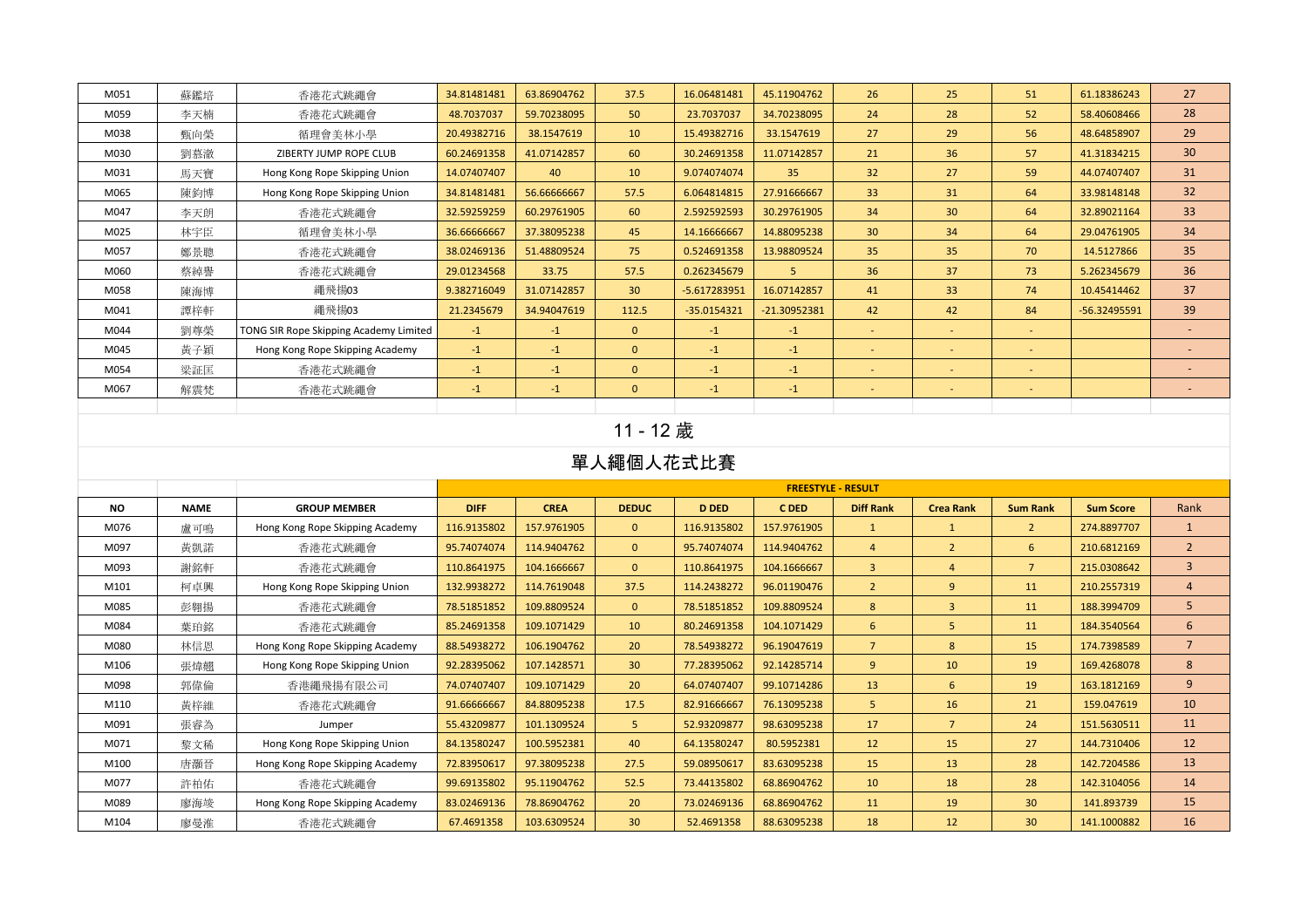| M087      | 陳卓峰         | Rope Skipping Sport Academy 1   | 62.16049383 | 90.71428571   | 17.5         | 53.41049383  | 81.96428571 | 16                        | 14               | 30 <sup>°</sup> | 135.3747795      | 17                       |
|-----------|-------------|---------------------------------|-------------|---------------|--------------|--------------|-------------|---------------------------|------------------|-----------------|------------------|--------------------------|
| M079      | 周俊賢         | Hong Kong Rope Skipping Union   | 69.9382716  | 87.67857143   | 37.5         | 51.1882716   | 68.92857143 | 19                        | 17               | 36              | 120.116843       | 18                       |
| M095      | 陳宜灝         | Hong Kong Rope Skipping Academy | 71.85185185 | 70.17857143   | 25           | 59.35185185  | 57.67857143 | 14                        | 24               | 38              | 117.0304233      | 19                       |
| M073      | 薛展文         | Jumper                          | 36.17283951 | 99.3452381    | 20           | 26.17283951  | 89.3452381  | 27                        | 11               | 38              | 115.5180776      | 20                       |
| M088      | 陳展霆         | Hong Kong Rope Skipping Academy | 60.92592593 | 82.14285714   | 30           | 45.92592593  | 67.14285714 | 21                        | 20               | 41              | 113.0687831      | 21                       |
| M094      | 朱浩恩         | 香港花式跳繩會                         | 57.40740741 | 73.86904762   | 25           | 44.90740741  | 61.36904762 | 22                        | 22               | 44              | 106.276455       | 22                       |
| M090      | 林凱濤         | Rope Skipping Sport Academy 1   | 46.66666667 | 68.21428571   | 20           | 36.66666667  | 58.21428571 | 23                        | 23               | 46              | 94.88095238      | 23                       |
| M083      | 簡熙遇         | Jumper                          | 36.79012346 | 79.64285714   | 30           | 21.79012346  | 64.64285714 | 29                        | 21               | 50              | 86.4329806       | 24                       |
| M109      | 陳品穎         | Rope Skipping Sport Academy     | 81.72839506 | 65.17857143   | 67.5         | 47.97839506  | 31.42857143 | 20                        | 32               | 52              | 79.40696649      | 25                       |
| M078      | 黎畯言         | 繩飛揚03                           | 42.4691358  | 59.52380952   | 25           | 29.9691358   | 47.02380952 | 26                        | 26               | 52              | 76.99294533      | 26                       |
| M102      | 馮竣熙         | Jumper                          | 29.75308642 | 68.21428571   | 25           | 17.25308642  | 55.71428571 | 31                        | 25               | 56              | 72.96737213      | 27                       |
| M081      | 鄭雋錡         | Hong Kong Rope Skipping Union   | 56.41975309 | 56.54761905   | 50           | 31.41975309  | 31.54761905 | 25                        | 31               | 56              | 62.96737213      | 28                       |
| M103      | 劉曉樂         | <b>FEVER JUMPROPE</b>           | 52.4691358  | 50.29761905   | 40           | 32.4691358   | 30.29761905 | 24                        | 33               | 57              | 62.76675485      | 29                       |
| M086      | 陳立培         | Hong Kong Rope Skipping Union   | 16.2962963  | 38.80952381   | $\mathbf{0}$ | 16.2962963   | 38.80952381 | 32                        | 28               | 60              | 55.10582011      | 30 <sup>°</sup>          |
| M107      | 陳弘熙         | Hong Kong Rope Skipping Academy | 36.04938272 | 64.28571429   | 45           | 13.54938272  | 41.78571429 | 34                        | 27               | 61              | 55.335097        | 31                       |
| M082      | 梁梓唏         | Masterful Studio                | 57.40740741 | 67.32142857   | 75           | 19.90740741  | 29.82142857 | 30                        | 34               | 64              | 49.72883598      | 32                       |
| M096      | 凌志遠         | Masterful Studio                | 50.98765432 | 46.60714286   | 50           | 25.98765432  | 21.60714286 | 28                        | 36               | 64              | 47.59479718      | 33                       |
| M099      | 雷子揚         | Jumper                          | 38.64197531 | 67.08333333   | 65           | 6.141975309  | 34.58333333 | 35                        | 30               | 65              | 40.72530864      | 34                       |
| M070      | 鄧以諾         | JTI                             | 24.9382716  | 34.28571429   | 17.5         | 16.1882716   | 25.53571429 | 33                        | 35               | 68              | 41.72398589      | 35                       |
| M075      | 薛獻璟         | 繩飛揚03                           | 22.34567901 | 67.67857143   | 62.5         | -8.904320988 | 36.42857143 | 41                        | 29               | 70              | 27.52425044      | 36                       |
| M074      | 戴俊賢         | Jumper                          | 11.85185185 | 39.58333333   | 50           | -13.14814815 | 14.58333333 | 42                        | 37               | 79              | 1.435185185      | 37                       |
| M069      | 關淳中         | Rope Skipping Sport Academy     | $-1$        | $-1$          | $\mathbf{0}$ | $-1$         | $-1$        | $\blacksquare$            | $\sim$           | $\sim$          |                  | $\overline{\phantom{a}}$ |
| M072      | 黃號程         | 香港花式跳繩會                         | $-1$        | $-1$          | $\mathbf{0}$ | $-1$         | $-1$        |                           | $\sim$           |                 |                  |                          |
| M092      | 陳柏熹         | 香港花式跳繩會                         | $-1$        | $-1$          | $\mathbf{0}$ | $-1$         | $-1$        |                           |                  |                 |                  | $\overline{\phantom{a}}$ |
| M105      | 張竣然         | 香港花式跳繩會                         | $-1$        | $-1$          | $\mathbf{0}$ | $-1$         | $-1$        |                           |                  |                 |                  |                          |
| M108      | 李貝謙         | Hong Kong Rope Skipping Union   | $-1$        | $\mathbf{-1}$ | $\mathbf{0}$ | $-1$         | $-1$        |                           |                  |                 |                  |                          |
|           |             |                                 |             |               |              |              |             |                           |                  |                 |                  |                          |
|           |             |                                 |             |               | 13 - 14歲     |              |             |                           |                  |                 |                  |                          |
|           |             |                                 | 單人繩個人花式比賽   |               |              |              |             |                           |                  |                 |                  |                          |
|           |             |                                 |             |               |              |              |             | <b>FREESTYLE - RESULT</b> |                  |                 |                  |                          |
| <b>NO</b> | <b>NAME</b> | <b>GROUP MEMBER</b>             | <b>DIFF</b> | <b>CREA</b>   | <b>DEDUC</b> | <b>D DED</b> | C DED       | <b>Diff Rank</b>          | <b>Crea Rank</b> | <b>Sum Rank</b> | <b>Sum Score</b> | Rank                     |
| M116      | 梁柏強         | Masterful Studio                | 130.5246914 | 103.0952381   | 5            | 128.0246914  | 100.5952381 | $\mathbf{1}$              | $\overline{2}$   | $\overline{3}$  | 228.6199295      | $\mathbf{1}$             |
| M111      | 陳慶源         | Hong Kong Rope Skipping Academy | 113.0864198 | 111.547619    | 22.5         | 101.8364198  | 100.297619  | $\overline{2}$            | $\overline{3}$   | 5               | 202.1340388      | $\mathbf{2}$             |
| M119      | 陳樂朗         | Hong Kong Rope Skipping Academy | 88.02469136 | 109.7619048   | 10           | 83.02469136  | 104.7619048 | 6                         | $\mathbf{1}$     | $\overline{7}$  | 187.7865961      | $\mathbf{3}$             |
| M115      | 馮奕朗         | 香港花式跳繩會                         | 94.38271605 | 92.02380952   | $\mathbf{0}$ | 94.38271605  | 92.02380952 | $\overline{4}$            | $\overline{5}$   | 9               | 186.4065256      | 4                        |
| M113      | 張梓軒         | Hong Kong Rope Skipping Academy | 91.69753086 | 107.0238095   | 25           | 79.19753086  | 94.52380952 | $\overline{7}$            | $\overline{4}$   | 11              | 173.7213404      | 5 <sub>1</sub>           |
| M127      | 梁珀瑋         | Hong Kong Rope Skipping Academy | 124.1049383 | 94.52380952   | 50           | 99.10493827  | 69.52380952 | $\overline{3}$            | 10               | 13              | 168.6287478      | 6                        |
|           |             |                                 |             |               |              |              |             |                           |                  |                 |                  |                          |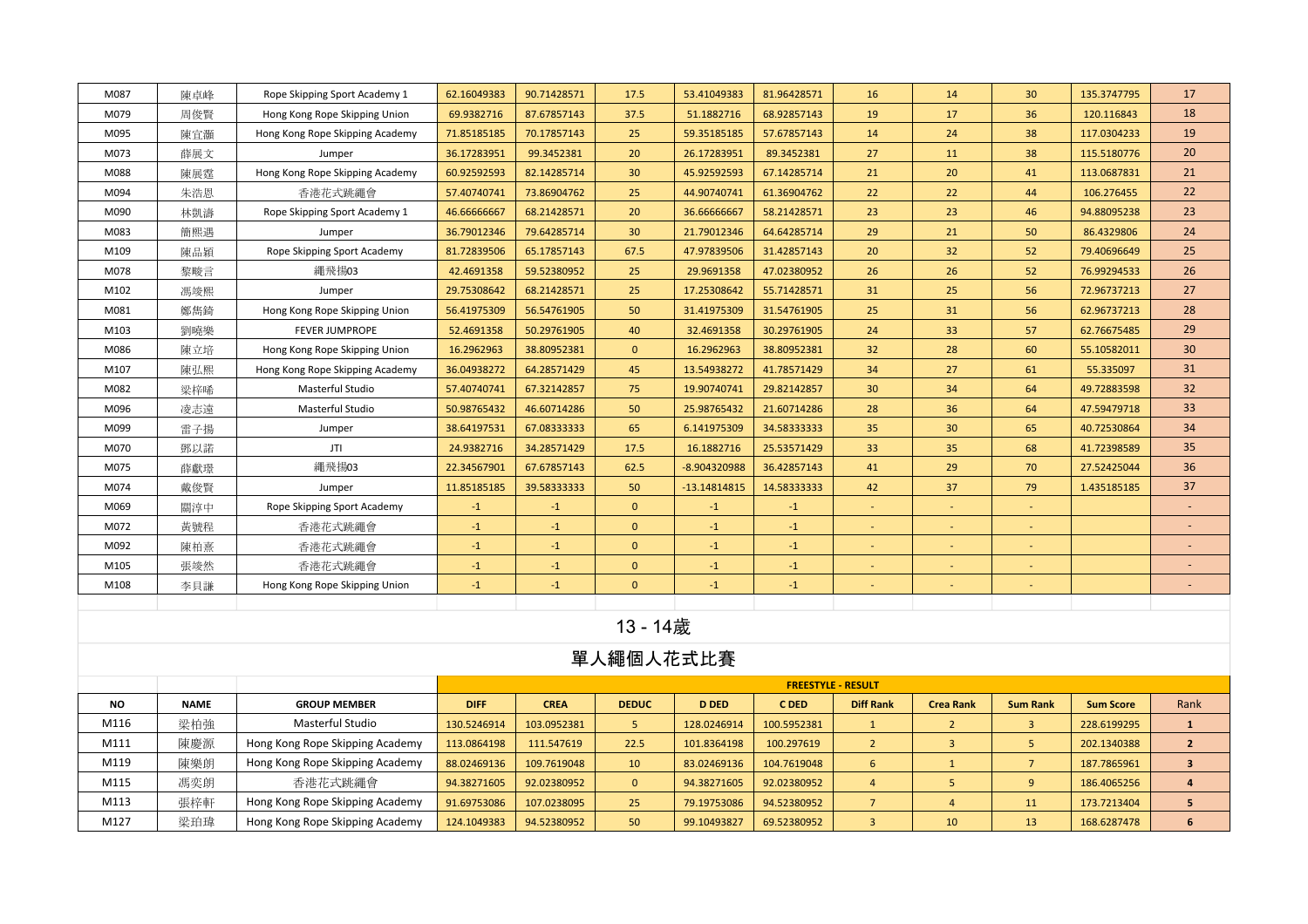| M136 | 馮迪朗 | 香港繩飛揚有限公司                       | 88.95061728 | 102.3809524 | 40              | 68.95061728    | 82.38095238              | 8      | 6              | 14              | 151.3315697    | $\overline{7}$           |
|------|-----|---------------------------------|-------------|-------------|-----------------|----------------|--------------------------|--------|----------------|-----------------|----------------|--------------------------|
| M135 | 何力行 | Hong Kong Rope Skipping Union   | 109.1666667 | 86.96428571 | 35 <sub>2</sub> | 91.66666667    | 69.46428571              | 5      | 11             | 16              | 161.1309524    | 8                        |
| M137 | 吳天仲 | 香港花式跳繩會                         | 67.65432099 | 79.10714286 | 17.5            | 58.90432099    | 70.35714286              | 11     | 9              | 20              | 129.2614638    | 9                        |
| M112 | 羅灝  | Jumper                          | 65.61728395 | 92.61904762 | 40              | 45.61728395    | 72.61904762              | 13     | 8              | 21              | 118.2363316    | 10                       |
| M125 | 樊浚霆 | JTI                             | 86.14197531 | 86.96428571 | 47.5            | 62.39197531    | 63.21428571              | 10     | 12             | 22              | 125.606261     | 11                       |
| M118 | 陳柏希 | 香港花式跳繩會                         | 61.54320988 | 91.96428571 | 37.5            | 42.79320988    | 73.21428571              | 15     | $\overline{7}$ | 22              | 116.0074956    | 12                       |
| M120 | 林銘佳 | 香港花式跳繩會                         | 84.53703704 | 81.36904762 | 37.5            | 65.78703704    | 62.61904762              | 9      | 14             | 23              | 128.4060847    | 13                       |
| M138 | 譚沛霖 | Rope Skipping Sport Academy 1   | 84.78395062 | 89.22619048 | 67.5            | 51.03395062    | 55.47619048              | 12     | 15             | 27              | 106.5101411    | 14                       |
| M126 | 池銘業 | Hong Kong Rope Skipping Academy | 56.17283951 | 75.17857143 | 25              | 43.67283951    | 62.67857143              | 14     | 13             | 27              | 106.3514109    | 15                       |
| M133 | 陳穗昌 | 香港花式跳繩會                         | 61.35802469 | 62.08333333 | 40              | 41.35802469    | 42.08333333              | 16     | 17             | 33 <sup>°</sup> | 83.44135802    | 16                       |
| M114 | 雷子謙 | Jumper                          | 59.62962963 | 78.33333333 | 57.5            | 30.87962963    | 49.58333333              | 19     | 16             | 35              | 80.46296296    | 17                       |
| M117 | 丘耀基 | Jumper                          | 63.7037037  | 73.21428571 | 62.5            | 32.4537037     | 41.96428571              | 18     | 18             | 36              | 74.41798942    | 18                       |
| M128 | 袁俊明 | Hong Kong Rope Skipping Union   | 58.39506173 | 63.51190476 | 47.5            | 34.64506173    | 39.76190476              | 17     | 19             | 36              | 74.40696649    | 19                       |
| M134 | 吳焯楓 | 香港繩飛揚有限公司                       | 61.45061728 | 72.79761905 | 70              | 26.45061728    | 37.79761905              | 20     | 20             | 40              | 64.24823633    | 20                       |
| M130 | 陶柏諾 | Hong Kong Rope Skipping Academy | 41.85185185 | 49.22619048 | 40              | 21.85185185    | 29.22619048              | 21     | 21             | 42              | 51.07804233    | 21                       |
| M122 | 胡柏謙 | 香港花式跳繩會                         | 39.75308642 | 29.22619048 | 37.5            | 21.00308642    | 10.47619048              | 22     | 23             | 45              | 31.4792769     | 22                       |
| M121 | 周樂熙 | 繩飛揚03                           | 54.32098765 | 53.57142857 | 80              | 14.32098765    | 13.57142857              | 23     | 22             | 45              | 27.89241623    | 23                       |
| M129 | 陳柏丞 | 香港花式跳繩會                         | 26.54320988 | 27.85714286 | 60              | $-3.456790123$ | $-2.142857143$           | 24     | 24             | 48              | $-5.599647266$ | 24                       |
| M123 | 李焯汶 | Hong Kong Rope Skipping Academy | $-1$        | $-1$        | $\mathbf{0}$    |                | $\overline{\phantom{a}}$ |        | $\sim$         |                 |                | $\overline{\phantom{0}}$ |
| M132 | 鄭子浩 | 香港花式跳繩會                         | $-1$        | $-1$        | $\mathbf{0}$    | c.             | $\sim$                   | $\sim$ | $\sim$         | $\sim$          |                | $\blacksquare$           |
|      |     |                                 |             |             |                 |                |                          |        |                |                 |                |                          |

# 15 - 17歲

|           |             |                                 |             |             |                 |              | <b>FREESTYLE - RESULT</b> |                  |                  |                 |                  |                |
|-----------|-------------|---------------------------------|-------------|-------------|-----------------|--------------|---------------------------|------------------|------------------|-----------------|------------------|----------------|
| <b>NO</b> | <b>NAME</b> | <b>GROUP MEMBER</b>             | <b>DIFF</b> | <b>CREA</b> | <b>DEDUC</b>    | <b>D DED</b> | C DED                     | <b>Diff Rank</b> | <b>Crea Rank</b> | <b>Sum Rank</b> | <b>Sum Score</b> | Rank           |
| M158      | 練柏琪         | Masterful Studio                | 136.7283951 | 166.4880952 | $\mathbf{0}$    | 136.7283951  | 166.4880952               | $\overline{2}$   |                  | $\overline{3}$  | 303.2164903      |                |
| M162      | 胡至仁         | Jumper                          | 128.6419753 | 122.5       | 10 <sup>°</sup> | 123.6419753  | 117.5                     | $\overline{3}$   | $\overline{3}$   | 6               | 241.1419753      | 2 <sup>2</sup> |
| M166      | 施文韜         | Hong Kong Rope Skipping Academy | 123.0555556 | 165.0595238 | 10 <sup>°</sup> | 118.0555556  | 160.0595238               | 5                | $\overline{2}$   |                 | 278.1150794      | $\overline{3}$ |
| M145      | 關智勤         | <b>JUMP TO INFINITY</b>         | 156.4197531 | 118.5714286 | 25              | 143.9197531  | 106.0714286               |                  | 6                |                 | 249.9911817      | $\overline{4}$ |
| M141      | 黃御泓         | Hong Kong Rope Skipping Academy | 134.6296296 | 129.702381  | 30 <sup>°</sup> | 119.6296296  | 114.702381                | 4                | $\overline{4}$   | 8               | 234.3320106      | 5              |
| M161      | 曾堋棕         | Hong Kong Rope Skipping Union   | 111.2654321 | 138.3928571 | 47.5            | 87.5154321   | 114.6428571               | 9                | -5               | 14              | 202.1582892      | 6              |
| M164      | 曾晉熹         | Masterful Studio                | 125.2469136 | 110.7738095 | 37.5            | 106.4969136  | 92.02380952               |                  | 8                | 15              | 198.5207231      |                |
| M157      | 李錦潮         | ZIBERTY JUMP ROPE CLUB          | 141.882716  | 101.7261905 | 50 <sup>°</sup> | 116.882716   | 76.72619048               | 6                | 10 <sup>°</sup>  | 16              | 193.6089065      | 8              |
| M156      | 馬棹謙         | Hong Kong Rope Skipping Union   | 102.0061728 | 90.41666667 | 47.5            | 78.25617284  | 66.66666667               | 10               | 11               | 21              | 144.9228395      | 9              |
| M159      | 陳煒恒         | 香港花式跳繩會                         | 84.07407407 | 92.26190476 | 30 <sup>°</sup> | 69.07407407  | 77.26190476               | 13               | 9                | 22              | 146.3359788      | 10             |
| M146      | 周澤沂         | Masterful Studio                | 101.6975309 | 88.86904762 | 52.5            | 75.44753086  | 62.61904762               | 11               | 13               | 24              | 138.0665785      | 11             |
| M140      | 馬國豪         | Jumper                          | 126.0493827 | 89.52380952 | 75              | 88.54938272  | 52.02380952               | 8                | 17               | 25              | 140.5731922      | 12             |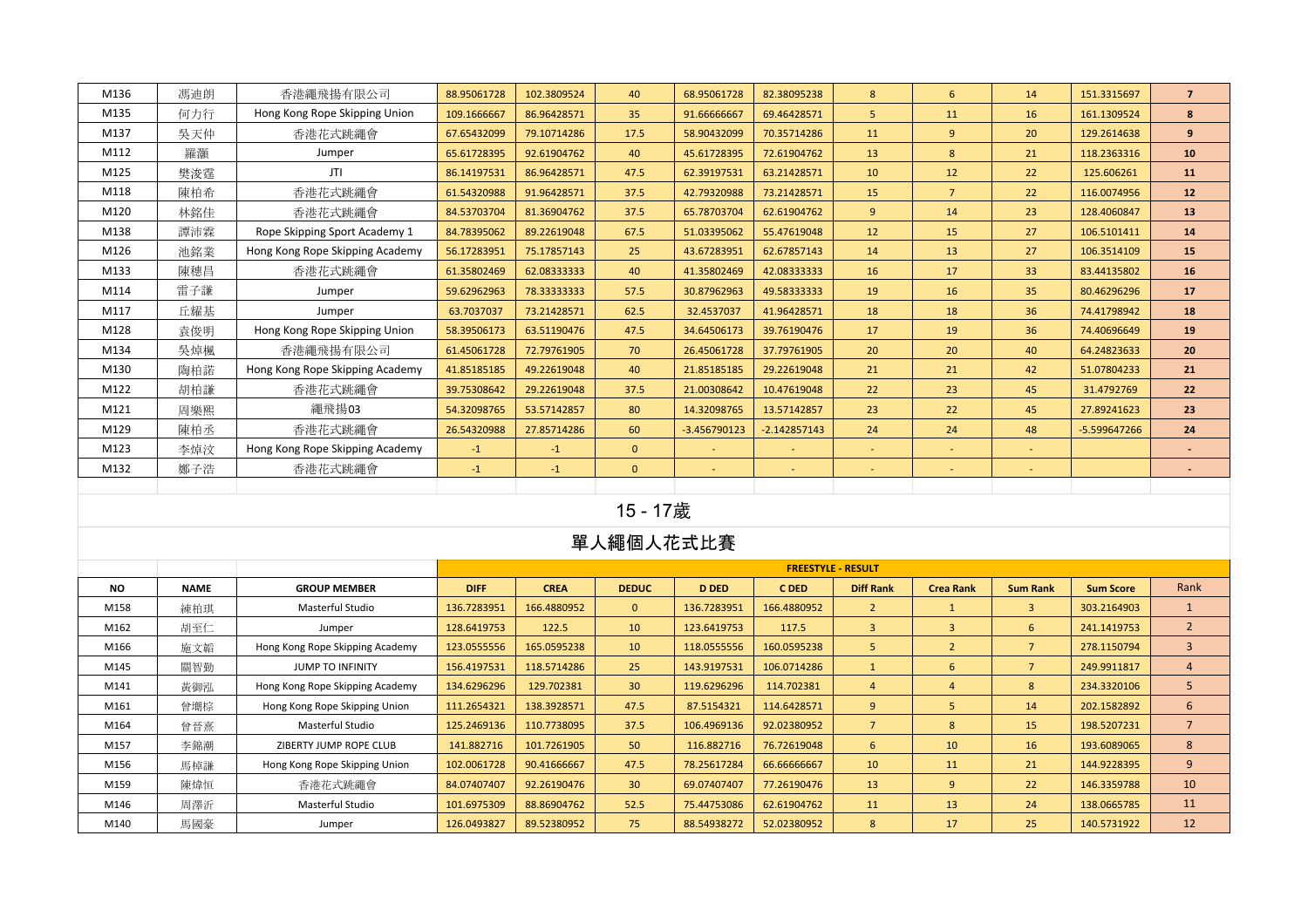| M147 | 周旨健 | Jumper                          | 62.22222222 | 123.5119048 | 60              | 32.22222222 | 93.51190476              | 18                       | $\overline{7}$           | 25                       | 125.734127  | 13                       |
|------|-----|---------------------------------|-------------|-------------|-----------------|-------------|--------------------------|--------------------------|--------------------------|--------------------------|-------------|--------------------------|
| M160 | 曾慶桓 | ZIBERTY JUMP ROPE CLUB          | 104.1975309 | 82.61904762 | 65              | 71.69753086 | 50.11904762              | 12                       | 18                       | 30 <sup>°</sup>          | 121.8165785 | 14                       |
| M163 | 盧卓恒 | 香港花式跳繩會                         | 80.49382716 | 78.69047619 | 50              | 55.49382716 | 53.69047619              | 14                       | 16                       | 30 <sup>°</sup>          | 109.1843034 | 15                       |
| M165 | 黃建忠 | 香港花式跳繩會                         | 61.2962963  | 72.08333333 | 35 <sub>2</sub> | 43.7962963  | 54.58333333              | 17                       | 15                       | 32                       | 98.37962963 | 16                       |
| M144 | 謝栩棟 | JTI                             | 57.16049383 | 84.52380952 | 52.5            | 30.91049383 | 58.27380952              | 19                       | 14                       | 33 <sup>°</sup>          | 89.18430335 | 17                       |
| M142 | 馬文聰 | 伊利沙伯中學舊生會中學                     | 43.45679012 | 99.4047619  | 72.5            | 7.206790123 | 63.1547619               | 22                       | 12                       | 34                       | 70.36155203 | 18                       |
| M151 | 余小輝 | 伊利沙伯中學舊生會中學                     | 84.56790123 | 83.45238095 | 70              | 49.56790123 | 48.45238095              | 16                       | 19                       | 35                       | 98.02028219 | 19                       |
| M148 | 彭宇恆 | 香港花式跳繩會                         | 73.88888889 | 64.16666667 | 47.5            | 50.13888889 | 40.41666667              | 15                       | 21                       | 36                       | 90.55555556 | 20                       |
| M167 | 黃樂天 | Jumper                          | 31.35802469 | 62.26190476 | 30 <sup>°</sup> | 16.35802469 | 47.26190476              | 21                       | 20                       | 41                       | 63.61992945 | 21                       |
| M154 | 黃頌明 | Indivdual                       | 45.61728395 | 57.5        | 47.5            | 21.86728395 | 33.75                    | 20                       | 22                       | 42                       | 55.61728395 | 22                       |
| M139 | 鄧家杰 | Hong Kong Rope Skipping Academy | $-1$        | $-1$        | $\mathbf{0}$    |             | $\overline{\phantom{a}}$ |                          | $\overline{\phantom{a}}$ |                          |             | ٠                        |
| M143 | 賴衍康 | 香港花式跳繩會                         | $-1$        | $-1$        | $\mathbf{0}$    | $\sim$      | $\overline{\phantom{a}}$ | $\sim$                   | $\overline{\phantom{0}}$ | $\sim$                   |             | $\overline{a}$           |
| M149 | 陳偉權 | Masterful Studio                | $-1$        | $-1$        | $\mathbf{0}$    |             | $\overline{\phantom{a}}$ |                          | $\overline{\phantom{a}}$ | $\overline{\phantom{0}}$ |             | $\overline{\phantom{a}}$ |
| M152 | 陳朗禧 | Hong Kong Rope Skipping Academy | $-1$        | $-1$        | $\mathbf{0}$    | ۰.          | $\overline{\phantom{a}}$ |                          |                          | $\overline{\phantom{a}}$ |             | $\overline{\phantom{a}}$ |
| M153 | 廖銘彥 | Jumper                          | $-1$        | $-1$        | $\mathbf{0}$    | <b>COL</b>  | $\sim$                   | $\overline{\phantom{a}}$ | $\overline{\phantom{a}}$ | $\sim$                   |             | $\overline{\phantom{a}}$ |
| M155 | 周健恒 | 香港花式跳繩會                         | $-1$        | $-1$        | $\mathbf{0}$    | ۰.          | $\overline{\phantom{a}}$ | $\overline{\phantom{a}}$ |                          | $\sim$                   |             | $\overline{\phantom{a}}$ |
|      |     |                                 |             |             |                 |             |                          |                          |                          |                          |             |                          |

# 18 - 20歲

|           |             |                                 |             | <b>FREESTYLE - RESULT</b> |                 |                |             |                  |                  |                 |                  |                 |  |
|-----------|-------------|---------------------------------|-------------|---------------------------|-----------------|----------------|-------------|------------------|------------------|-----------------|------------------|-----------------|--|
| <b>NO</b> | <b>NAME</b> | <b>GROUP MEMBER</b>             | <b>DIFF</b> | <b>CREA</b>               | <b>DEDUC</b>    | <b>D DED</b>   | C DED       | <b>Diff Rank</b> | <b>Crea Rank</b> | <b>Sum Rank</b> | <b>Sum Score</b> | Rank            |  |
| M176      | 鄭栩研         | 香港花式跳繩會                         | 180.8950617 | 150                       | <b>20</b>       | 170.8950617    | 140         | $\mathbf{1}$     |                  | $\overline{2}$  | 310.8950617      | $\mathbf{1}$    |  |
| M179      | 黃家俊         | 香港花式跳繩會                         | 136.6358025 | 121.7261905               | 22.5            | 125.3858025    | 110.4761905 | $\overline{2}$   | $\overline{3}$   | 5 <sup>1</sup>  | 235.8619929      | $\overline{2}$  |  |
| M173      | 袁浩鋒         | <b>JUMP TO INFINITY</b>         | 117.9012346 | 133.9285714               | 20              | 107.9012346    | 123.9285714 | $\overline{3}$   | $2^{\circ}$      | 5 <sup>1</sup>  | 231.829806       | $\overline{3}$  |  |
| M172      | 陳汶禧         | Hong Kong Rope Skipping Academy | 107.2839506 | 109.3452381               | 30 <sup>°</sup> | 92.28395062    | 94.3452381  | $\overline{4}$   | $\overline{4}$   | 8               | 186.6291887      | 4               |  |
| M182      | 黃永祈         | <b>JUMP TO INFINITY</b>         | 110.1851852 | 107.797619                | 45              | 87.68518519    | 85.29761905 | 6                | 5                | 11              | 172.9828042      | 5               |  |
| M185      | 李錦禧         | Rope Skipping Sport Academy     | 108.5802469 | 89.4047619                | 35 <sub>2</sub> | 91.08024691    | 71.9047619  | 5                | $\overline{7}$   | 12              | 162.9850088      | 6               |  |
| M181      | 黃翋庭         | Rope Skipping Sport Academy     | 97.93209877 | 105.952381                | 60              | 67.93209877    | 75.95238095 | 8                | 6                | 14              | 143.8844797      | $7\overline{ }$ |  |
| M175      | 陳志洛         | JTI                             | 100.9876543 | 89.46428571               | 60              | 70.98765432    | 59.46428571 | $\overline{7}$   | 9                | 16              | 130.45194        | 8               |  |
| M178      | 吳景文         | Jumper                          | 95.64814815 | 95.6547619                | 60              | 65.64814815    | 65.6547619  | 9                | 8                | 17              | 131.3029101      | 9               |  |
| M171      | 李浩賢         | Rope Skipping Sport Academy 1   | 63.14814815 | 77.55952381               | 55              | 35.64814815    | 50.05952381 | 10               | 11               | 21              | 85.70767196      | 10              |  |
| M168      | 高銘聰         | Rope Skipping Sport Academy     | 63.39506173 | 76.19047619               | 60              | 33.39506173    | 46.19047619 | 11               | 12               | 23              | 79.58553792      | 11              |  |
| M177      | 陳煒琮         | <b>JUMP TO INFINITY</b>         | 63.51851852 | 96.60714286               | 87.5            | 19.76851852    | 52.85714286 | 13               | 10               | 23              | 72.62566138      | 12              |  |
| M169      | 黃顥澂         | <b>JUMP TO INFINITY</b>         | 75.64814815 | 73.51190476               | 102.5           | 24.39814815    | 22.26190476 | 12               | 15               | 27              | 46.66005291      | 13              |  |
| M183      | 葉嘉童         | JTI                             | 36.35802469 | 75.5952381                | 75              | $-1.141975309$ | 38.0952381  | 16               | 13               | 29              | 36.95326279      | 14              |  |
| M174      | 岑朗軒         | JTI                             | 35.37037037 | 57.14285714               | 60              | 5.37037037     | 27.14285714 | 15               | 14               | 29              | 32.51322751      | 15              |  |
| M184      | 莊子鋒         | Rope Skipping Sport Academy 1   | 56.66666667 | 57.08333333               | 92.5            | 10.41666667    | 10.83333333 | 14               | 16               | 30              | 21.25            | 16              |  |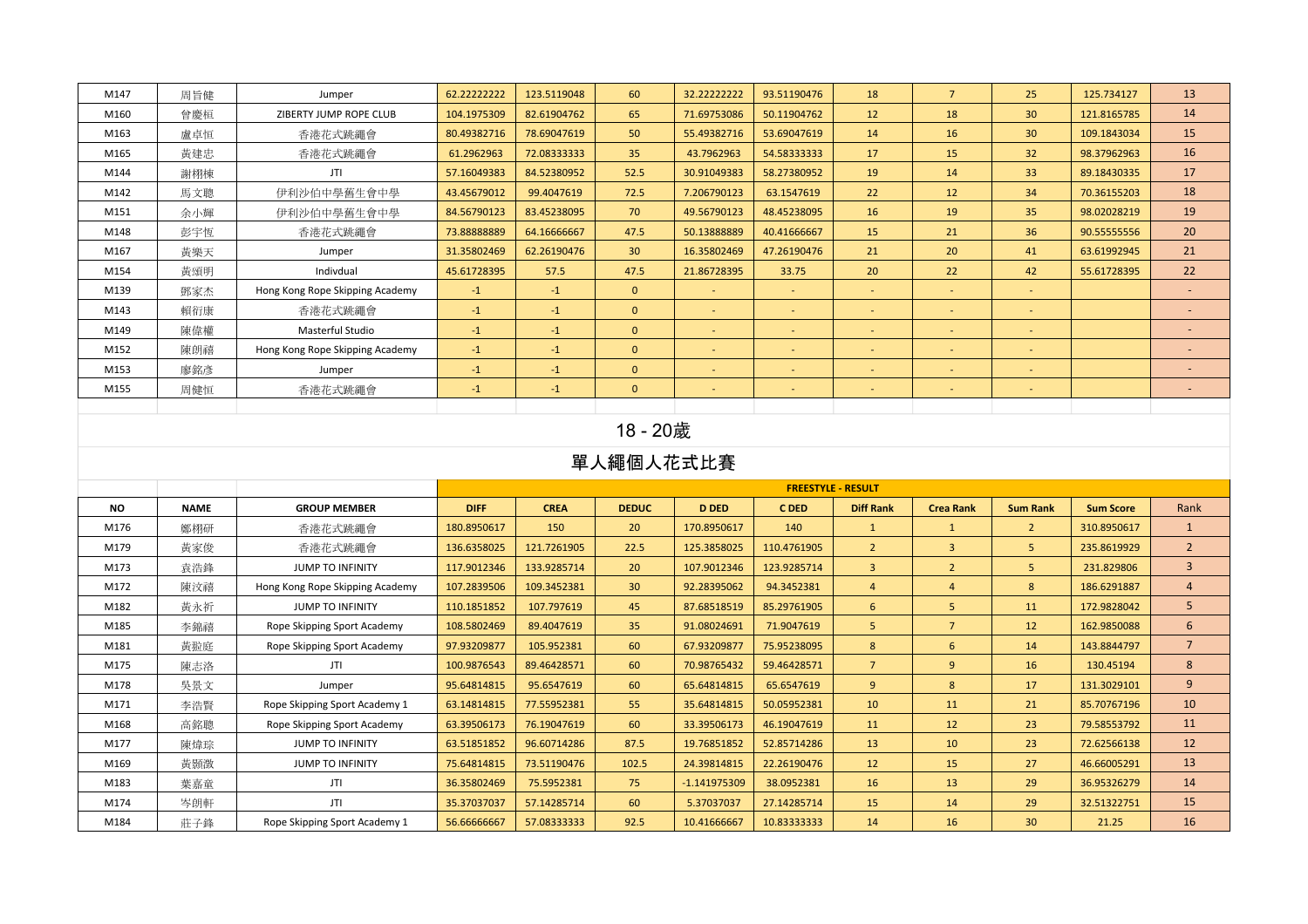| M170                      | 簡智榮          | Masterful Studio                       | $-1$        | $-1$        | $\mathbf{0}$    |              |                           |                           |                  |                 |                  | $\equiv$                 |  |
|---------------------------|--------------|----------------------------------------|-------------|-------------|-----------------|--------------|---------------------------|---------------------------|------------------|-----------------|------------------|--------------------------|--|
| M180                      | 黎偉謙          | 香港繩飛揚有限公司                              | $-1$        | $-1$        | $\mathbf{0}$    |              |                           |                           |                  |                 |                  |                          |  |
|                           |              |                                        |             |             |                 |              |                           |                           |                  |                 |                  |                          |  |
|                           |              |                                        |             |             | 21 - 23歲        |              |                           |                           |                  |                 |                  |                          |  |
|                           |              |                                        |             |             | 單人繩個人花式比賽       |              |                           |                           |                  |                 |                  |                          |  |
|                           |              |                                        |             |             |                 |              | <b>FREESTYLE - RESULT</b> |                           |                  |                 |                  |                          |  |
| <b>NO</b>                 | <b>NAME</b>  | <b>GROUP MEMBER</b>                    | <b>DIFF</b> | <b>CREA</b> | <b>DEDUC</b>    | <b>D DED</b> | C DED                     | <b>Diff Rank</b>          | <b>Crea Rank</b> | <b>Sum Rank</b> | <b>Sum Score</b> | Rank                     |  |
| M189                      | 黄水波          | JUMP TO INFINITY                       | 130.8333333 | 120.5357143 | 30 <sup>°</sup> | 115.8333333  | 105.5357143               | $\mathbf{1}$              | $2^{\circ}$      | $\overline{3}$  | 221.3690476      | $\mathbf{1}$             |  |
| M187                      | 譚凱鍵          | Hong Kong Rope Skipping Academy        | 109.6296296 | 127.6785714 | 37.5            | 90.87962963  | 108.9285714               | $\overline{2}$            | $\mathbf{1}$     | $\mathbf{3}$    | 199.8082011      | $\overline{2}$           |  |
| M190                      | 鍾淇富          | 香港繩飛揚有限公司                              | 88.7345679  | 109.8809524 | 17.5            | 79.9845679   | 101.1309524               | $\overline{\mathbf{3}}$   | $\overline{3}$   | $6\overline{6}$ | 181.1155203      | $\overline{3}$           |  |
| M186                      | 徐梓禧          | Masterful Studio                       | 77.71604938 | 85.17857143 | 55              | 50.21604938  | 57.67857143               | $\overline{4}$            | $\overline{4}$   | $8\phantom{1}$  | 107.8946208      | $\overline{4}$           |  |
| M188                      | 李俊杰          | JUMP TO INFINITY                       | $-1$        | $-1$        | $\mathbf{0}$    |              |                           | $\blacksquare$            | $\sim$           | $\blacksquare$  |                  | $\overline{\phantom{a}}$ |  |
|                           |              |                                        |             |             |                 |              |                           |                           |                  |                 |                  |                          |  |
|                           |              |                                        |             |             | 24 - 26歲        |              |                           |                           |                  |                 |                  |                          |  |
|                           |              |                                        |             |             | 單人繩個人花式比賽       |              |                           |                           |                  |                 |                  |                          |  |
| <b>FREESTYLE - RESULT</b> |              |                                        |             |             |                 |              |                           |                           |                  |                 |                  |                          |  |
| <b>NO</b>                 | <b>NAME</b>  | <b>GROUP MEMBER</b>                    | <b>DIFF</b> | <b>CREA</b> | <b>DEDUC</b>    | <b>D DED</b> | C DED                     | <b>Diff Rank</b>          | <b>Crea Rank</b> | <b>Sum Rank</b> | <b>Sum Score</b> | Rank                     |  |
| M191                      | 湯子賢          | TONG SIR Rope Skipping Academy Limited | $-1$        | $-1$        | $\mathbf{0}$    |              |                           |                           |                  |                 |                  | $\blacksquare$           |  |
|                           |              |                                        |             |             |                 |              |                           |                           |                  |                 |                  |                          |  |
|                           |              |                                        |             |             | 27 歲或以上         |              |                           |                           |                  |                 |                  |                          |  |
|                           |              |                                        |             |             | 單人繩個人花式比賽       |              |                           |                           |                  |                 |                  |                          |  |
|                           |              |                                        |             |             |                 |              |                           | <b>FREESTYLE - RESULT</b> |                  |                 |                  |                          |  |
| <b>NO</b>                 | <b>NAME</b>  | <b>GROUP MEMBER</b>                    | <b>DIFF</b> | <b>CREA</b> | <b>DEDUC</b>    | <b>D DED</b> | C DED                     | <b>Diff Rank</b>          | <b>Crea Rank</b> | <b>Sum Rank</b> | <b>Sum Score</b> | Rank                     |  |
| M192                      | 朱梓健          | JUMP TO INFINITY                       | 74.84567901 | 153.5119048 | 57.5            | 46.09567901  | 124.7619048               | $\mathbf{1}$              | $\mathbf{1}$     | $2^{\circ}$     | 170.8575838      | $\mathbf{1}$             |  |
|                           |              |                                        |             |             |                 |              |                           |                           |                  |                 |                  |                          |  |
|                           |              |                                        |             |             |                 |              |                           |                           |                  |                 |                  |                          |  |
|                           |              |                                        |             |             |                 |              |                           |                           |                  |                 |                  |                          |  |
|                           | 11 歲或以下(挑戰組) |                                        |             |             |                 |              |                           |                           |                  |                 |                  |                          |  |
|                           | 單人繩個人花式比賽    |                                        |             |             |                 |              |                           |                           |                  |                 |                  |                          |  |
|                           |              |                                        |             |             |                 |              |                           | <b>FREESTYLE - RESULT</b> |                  |                 |                  |                          |  |
| <b>NO</b>                 | <b>NAME</b>  | <b>GROUP MEMBER</b>                    | <b>DIFF</b> | <b>CREA</b> | <b>DEDUC</b>    | <b>D DED</b> | C DED                     | <b>Diff Rank</b>          | <b>Crea Rank</b> | <b>Sum Rank</b> | <b>Sum Score</b> | Rank                     |  |
| M196                      | 柯卓霖          | Hong Kong Rope Skipping Union          | 135.0617284 | 160         | 10 <sup>°</sup> | 130.0617284  | 155                       | $\mathbf{1}$              | $\mathbf{1}$     | $\overline{2}$  | 285.0617284      | $\mathbf{1}$             |  |
| M194                      | 盧永昊          | Hong Kong Rope Skipping Academy        | 65.0617284  | 110.952381  | $\mathbf{0}$    | 65.0617284   | 110.952381                | $\overline{2}$            | $2^{\circ}$      | $\overline{4}$  | 176.0141093      | $\overline{2}$           |  |
| M195                      | 李卓然          | Hong Kong Rope Skipping Academy        | 61.11111111 | 99.52380952 | 17.5            | 52.36111111  | 90.77380952               | $\overline{4}$            | $\overline{3}$   | $\overline{7}$  | 143.1349206      | $\overline{3}$           |  |